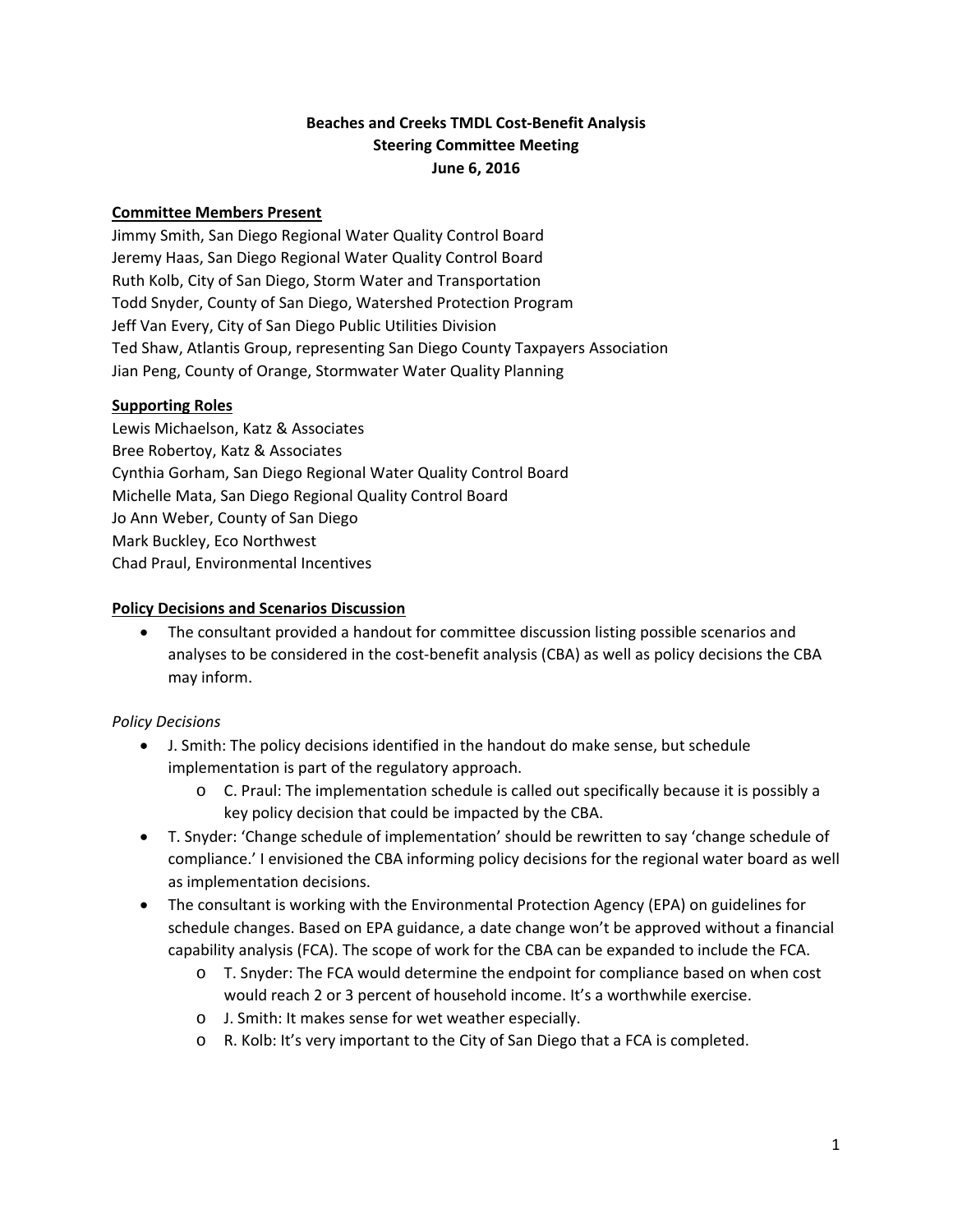# *Possible Scenarios*

- Legal or budget constraints could prevent some of the listed scenarios from being considered in the CBA.
- The consultant proposed using the 2014/2015 as the current conditions scenario, as that is when the best data are available.
- J. Haas: The regional water board is trying to identify the most efficient solution using the CBA and results of scientific studies. The CBA won't be useful if it doesn't integrate with the other studies by looking at environmental outcomes as well as scenarios that achieve health.
- J. Smith: The nation is struggling to compile data to back these scenarios.
- M. Buckley: We're trying to understand what people are concerned with to determine benefit (e.g., looking at benefits associated with the water's appearance). Reducing bacteria count may not necessarily yield more benefit.
- C. Praul: One possible scenario is moving compliance points downstream in wet weather from the outfalls to places where people are recreating.
	- o T. Shaw: People recreate in fresh water areas as well. Compliance points should be moved up the river to ensure clean water for the people living along the river.
	- o J. Smith: The benefit of clean water is lost if the compliance point is further down.
	- o T. Snyder: If the compliance point is moved to where people are recreating in the ocean the CBA needs to quantify the lost benefit to the people who are using the stream.
- J. Haas: Add planning for spill response to the 'repair leaking sewer pipes and failing sewer systems' scenario.
- C. Praul: One scenario would be to look at changing compliance dates to possibly 2028 for dry weather and 2081 for wet weather. The dates would be determined based on the FCA.
	- o J. Haas: The board hasn't heard too much concern from copermittees about meeting existing dry weather regulations.
		- J. A. Weber: It's nearly impossible to meet dry weather regulations in the creeks.
- J. Smith: Some regulations are already in place and being implemented separately. If these practices contribute to load reduction, those costs should not be counted towards the cost of meeting the REC‐1 Bacteria Total Maximum Daily Load (TMDL) regulation.
	- o T. Shaw: The new permit won't be implemented for another year or more, so the benefit can't be measured yet.
	- o J. Smith: The water quality improvement plans (WQIP) are predicated on models. Retrofitting opportunities can be analyzed in the models. This should be worked into the current conditions scenario.
- J. Haas: Will the CBA include other water regulations in the analysis?
	- o M. Buckley: Current regulations will be part of the baseline scenario. The baseline is not just a point in time; it looks at what improvement will be made if no changes are made.

# *Scenarios and Analyses Ranking Activity*

- Committee members were asked to rank the different scenarios on a one-to-five scale, with one being 'do not include' and five being 'must have.' The goal of the activity was to confirm the need for analyses and identify the priority of scenarios to include.
- Scenario: current conditions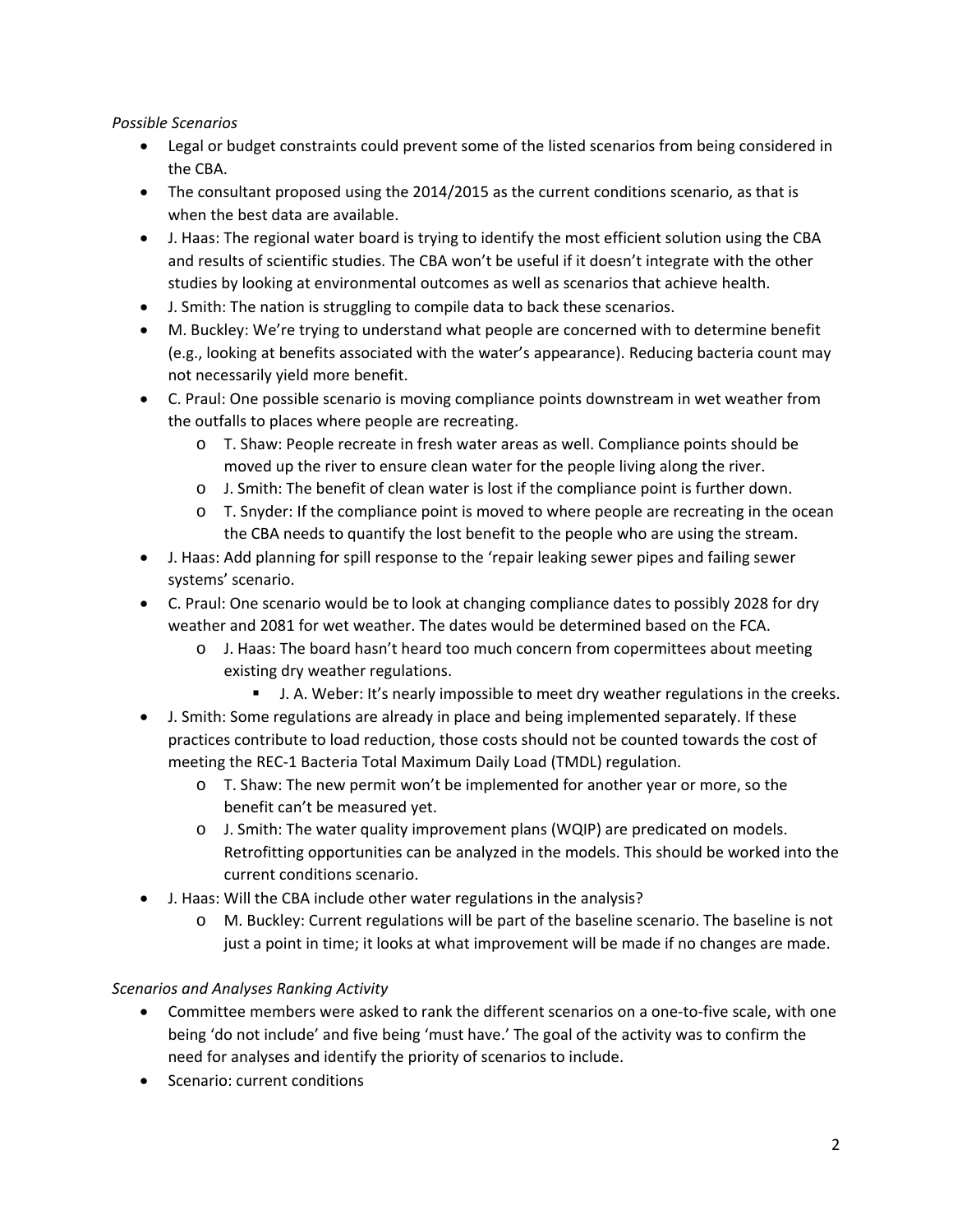- o The rank assigned by the committee ranged from three to five. The scenario was categorized as a 'must have.'
- o T. Snyder: The CBA needs a point of comparison for incremental analysis.
- $\circ$  J. Haas: We can assume the 2012 regulations are coming into effect, so it seems redundant to analyze current conditions in addition to compliance with the 2012 regulation.
- o T. Shaw: It's important to elected officials and ratepayers to see the difference in costs and benefits.
- Scenario: 2010 TMDL, WQIP implementation
	- o The rank assigned by the committee ranged from three to five. The scenario was categorized as a 'must have.'
- Scenario: 2012 REC standards
	- o The rank assigned by the committee was five. The scenario was categorized as a 'must have.'
- Scenario: move compliance points
	- o The rank assigned by the committee ranged from four to five. The scenario was categorized as a 'must have.'
- Scenario: flow‐based regulatory suspensions
	- o The rank assigned by the committee ranged from one to five. The scenario was categorized as 'important' as a compromise.
	- o J. Smith: This would not be assessing compliance. It sends the wrong message that we're giving up on parts of the watershed.
	- o J. Peng: Orange County is concerned about how to have a pathway to compliance, particularly for wet weather. It is a challenge to control all sources.
	- o T. Snyder: This scenario overlaps with moving compliance points.
- Scenario: use site‐specific standards
	- o The rank assigned by the committee ranged from one to five. The committee determined the scenario would be covered in the 'adjust wet weather beach water quality objective' scenario.
	- o T. Snyder: This is consistent with EPA's 2012 guidance. Money was invested in the epidemiology study, and the CBA needs to use it.
	- o J. Smith: Data from the epidemiology study are only for two beaches. It doesn't seem like a worthwhile analysis because there are no site‐specific data.
	- o R. Kolb: The City of San Diego has very specific info about health risks during storms at all beaches. The California standards are based on a study of one beach; regional standards can be based on a study of two beaches.
- Scenario: adjust wet weather beach water quality objective
	- o The rank assigned by the committee was five. The scenario was categorized as a 'must have.'
- Scenario: address transient community contributions
	- o The rank assigned by the committee ranged from three to five. The scenario was categorized as 'important.'
- Scenario: repair leaking sewer pipes and failing septic systems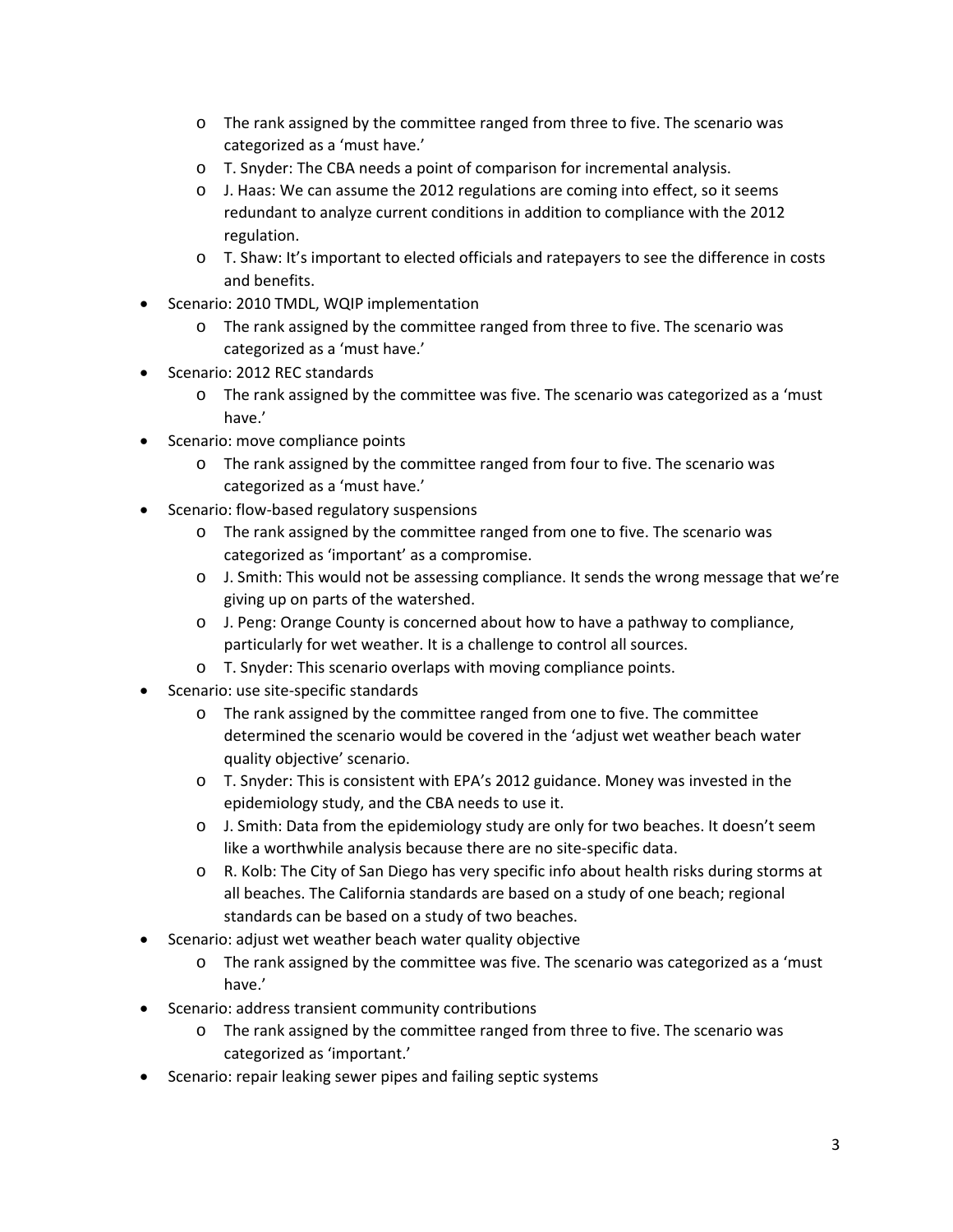- o The rank assigned by the committee was five. The scenario was categorized as a 'must have.'
- Scenario: comprehensive stream restoration
	- o The rank assigned by the committee ranged from one to five. The scenario was categorized as 'important.'
	- o J. Haas: This analysis is necessary to inform the collection of policy decisions the regional water quality board deals with (e.g., fund allocation) and broader elected officials and constituents.
		- C. Praul: Are there data to suggest removing human pathogen sources is related to a reduction in bacteria.
			- J. Haas: The data are really site-specific, but the risk is higher in nonrestored creeks.
	- o T. Snyder: There are too many examples of creek restorations not reducing bacteria levels.
	- o T. Shaw: There is a benefit to creek restoration, but not as related to the CBA.
	- o R. Kolb: This would be good information to have, particularly for dry weather.
- Scenario: dry weather compliance by 2021, wet weather compliance by 2031
	- o The committee categorized this as 'add if feasible,' as it would be covered by the '2010 TMDL, WQIP implementation' scenario.
- Scenario: dry weather compliance by XX, wet weather compliance by XX (changing compliance dates based on the FCA)
	- o The rank assigned by the committee ranged from three to five. The scenario was categorized as 'must have' for wet weather and 'add if feasible' for dry weather.
- Analysis: financial capability analysis
	- o This analysis was categorized as a 'must have.'
- Analysis: separate costs of bacteria compliance from other SW requirements
	- o The rank assigned by the committee ranged from one to five.
	- o T. Snyder: This would be included in current conditions. It's not necessary as its own scenario.
- Analysis: strengths and weaknesses of cost estimates
	- o The rank assigned by the committee ranged from three to five. The analysis was categorized as straddling 'important/must have.'
	- o J. Smith: The San Diego Regional Water Quality Control Board is concerned that the cost estimates submitted by copermittees seem high, so a third party review is needed.
	- o T. Snyder: The models the copermittees used to create estimates were pre‐approved by the Los Angeles Regional Water Quality Control Board, but this analysis could be important.

# **Work Plan Content and Process**

- The draft internal work plan has been developed. It is due to the committee for review June 15.
- The June 15 meeting will be a general overview of the work plan from 9:30 a.m. to noon and a more detailed look at the work plan from 1:30 to 4 p.m. for those who wish to participate.
- M. Buckley: Who can provide more information regarding the water quality data and how it represents all beaches and points of measurement?